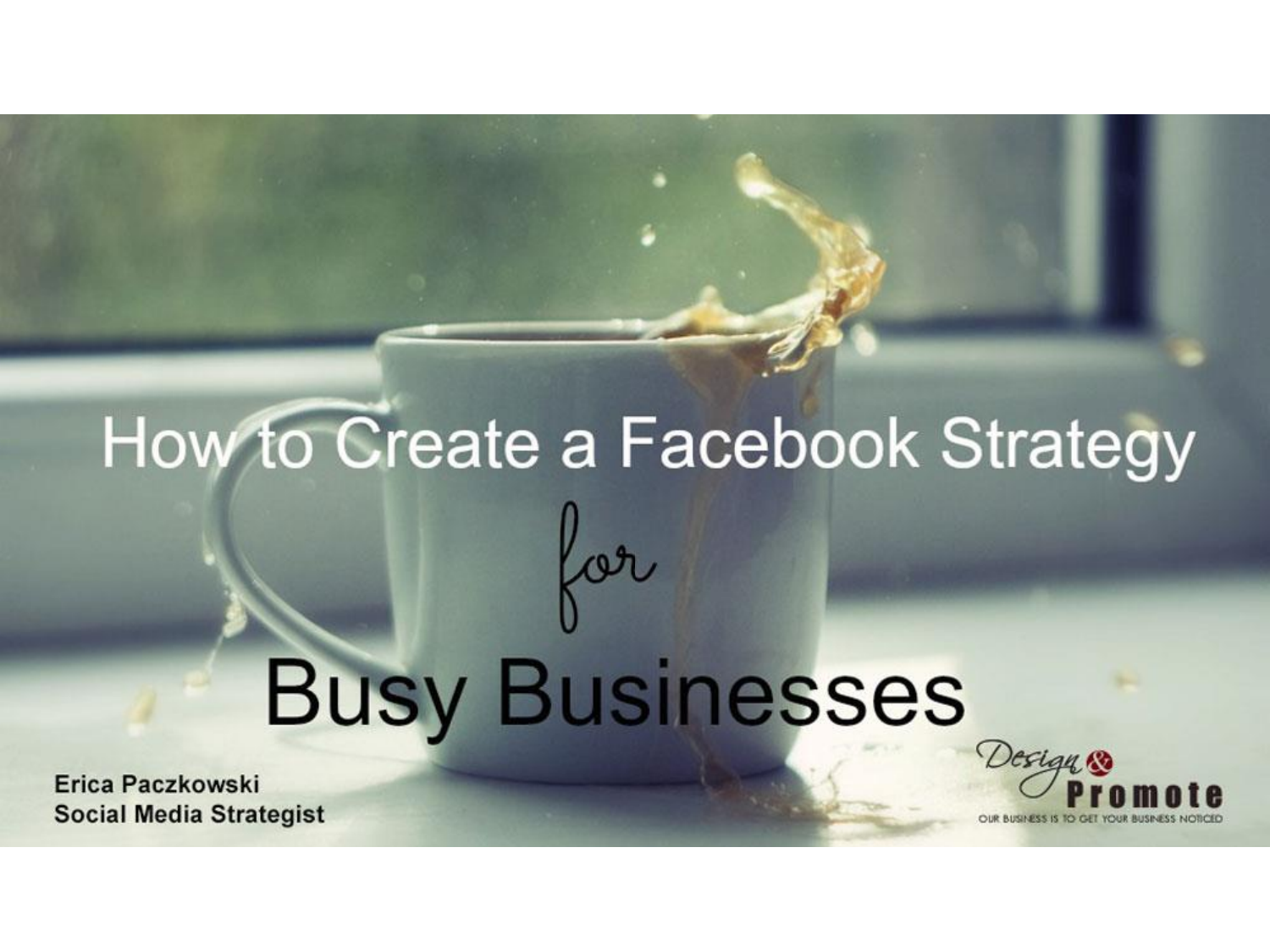

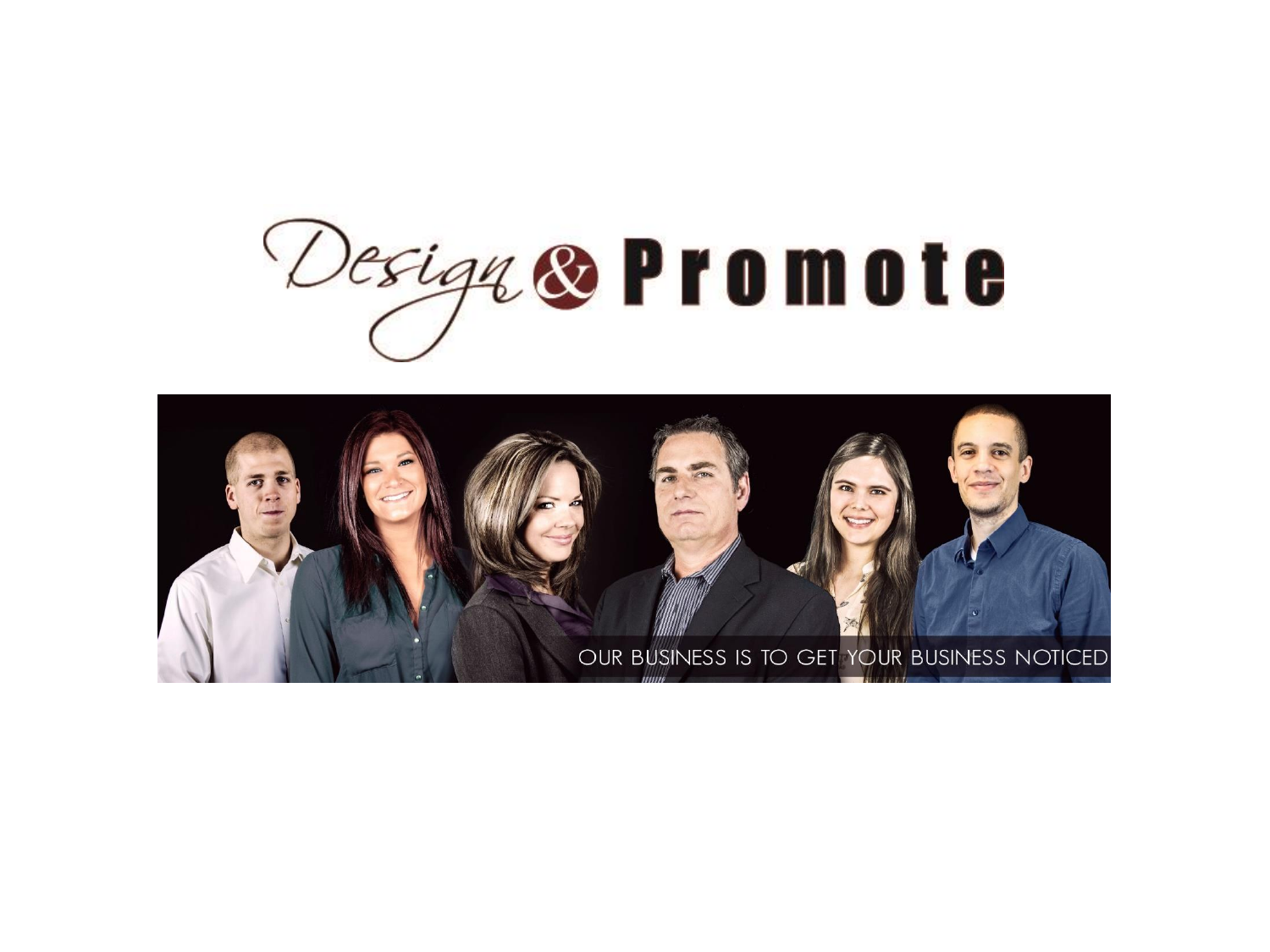#### **What We Do**

- Custom Website Designs That Convert More Visitors Into Customers
- **O** Search Engine Optimization
- Website Content Creation, Pages, Blogs, White Papers
- Website A-B Split Testing
- **O** Newsletter Design & Management
- **O** Logo Design, Email Signatures & Branding Guidelines
- **O** Social Media Strategy, Social Media Design & Implementation
- **O** Business Photography Featuring Google 360 Virtual Tours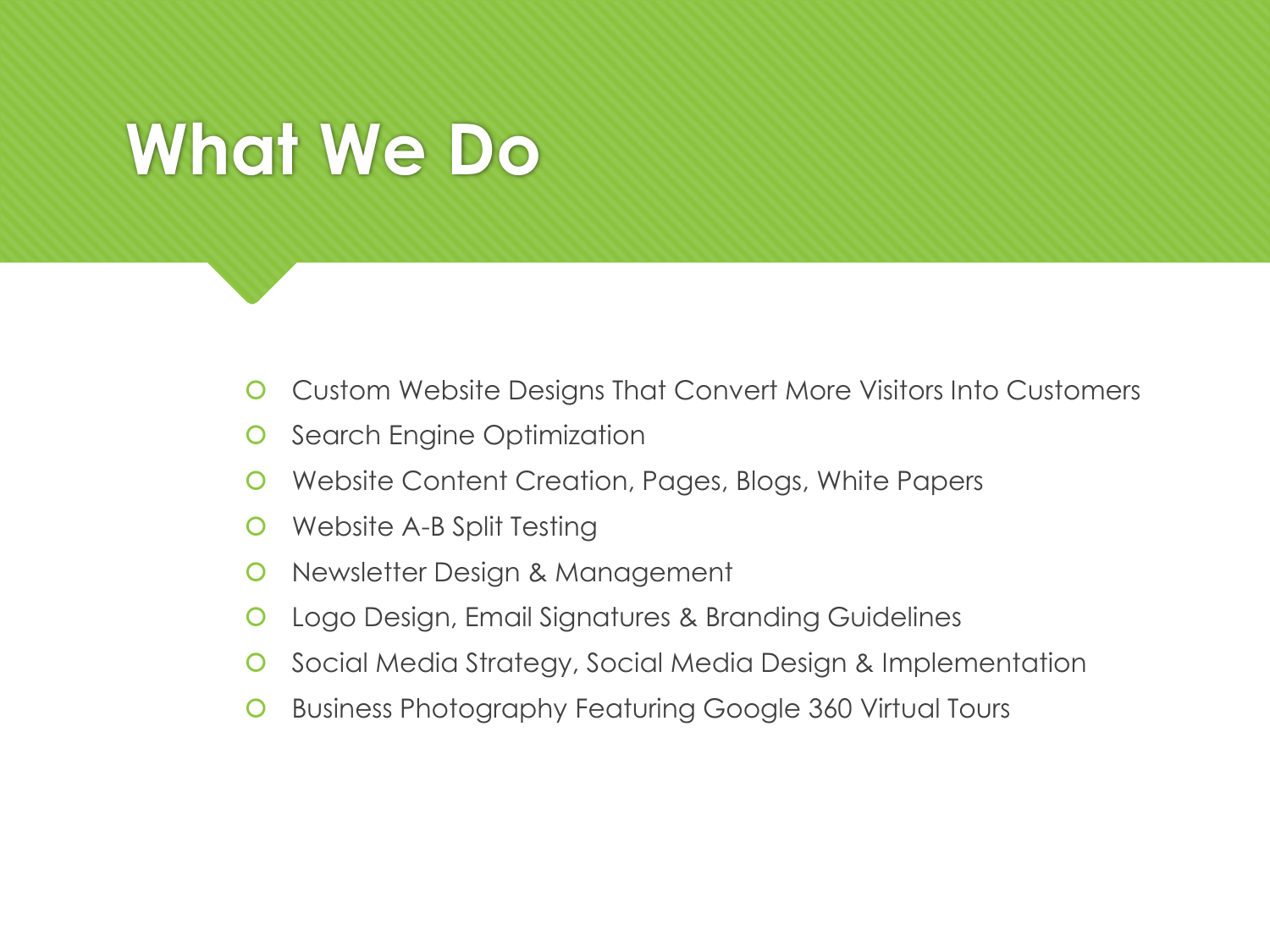#### **Facebook Tips & Stats**

- You shouldn't start a social media strategy before your content marketing strategy. <sup>1</sup>
- 80% of social media users prefer to connect with brands through Facebook.<sup>3</sup>
- Split your social media budget for creating and managing content.5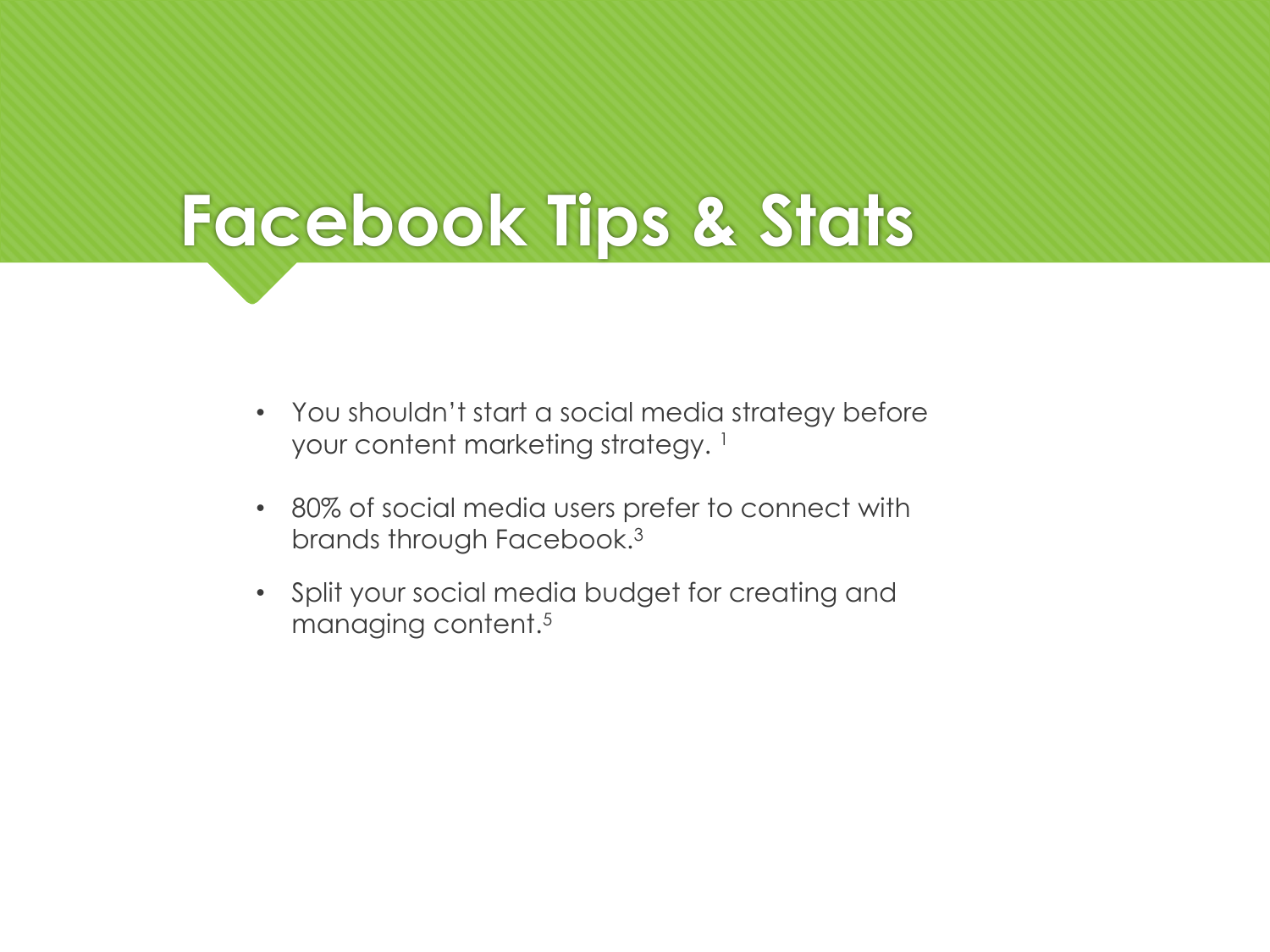### **Tips for Creating Your Facebook Business Page**

- Create an attractive header graphic. Again, you want strong visuals.
- Fill out all your information and choose up to 3 categories.
- Include a great description about your company in the about section.

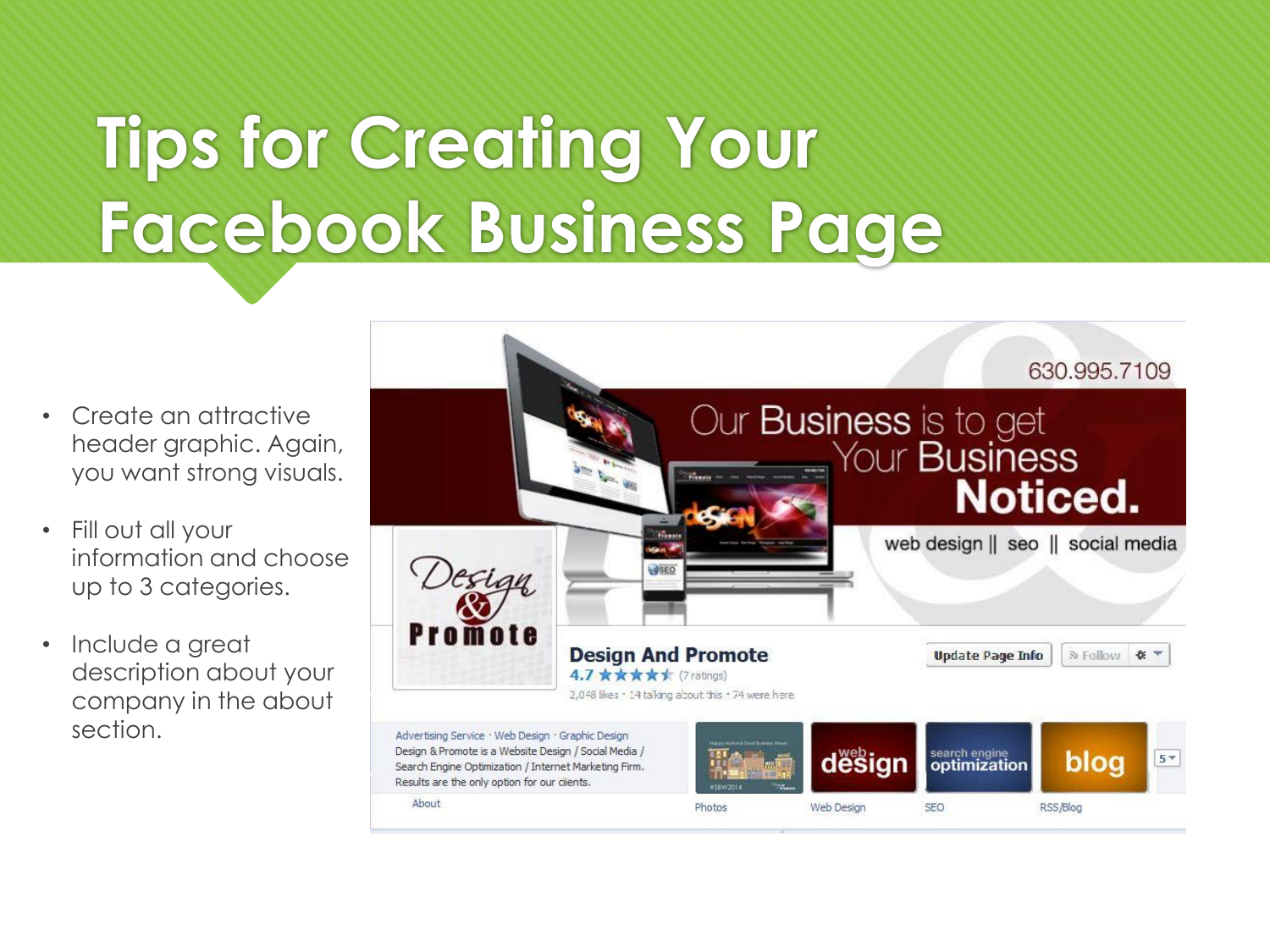#### **Social Media Calendar**

Create a calendar each month or for the year*.* Use excel to create a calendar. Keep it on your desktop or print it out.

|        |                                        |                                                            | CASE BUSINESS IN TO CASE WITH BU |                        |                                             | <b>The</b><br><b>CALIFORNIA MILAN</b><br><b>VOCA</b><br><b>FST DAY OF WEDN</b> |              |
|--------|----------------------------------------|------------------------------------------------------------|----------------------------------|------------------------|---------------------------------------------|--------------------------------------------------------------------------------|--------------|
| Monday | Tuesday<br>٠                           | Wednesday<br>s                                             | Thursday                         | Friday<br>$\mathbb{R}$ | Saturday.<br>×                              | Sonday<br>×                                                                    |              |
|        | ٠                                      | ٠                                                          | $\overline{ }$                   | ERIOMO<br>An-          | * Brancouro: +<br><b>Bar Oving) Stetley</b> | 12                                                                             | $\mathbf{H}$ |
|        | $\overline{12}$                        | 13                                                         | $\overline{14}$                  | $\mathbf{r}$           | ×.                                          | 17                                                                             | $\sim$       |
|        |                                        | throw systems which I supported in                         | <b>Senator</b> Service           |                        |                                             |                                                                                |              |
|        | w<br><b>WARRANT</b><br><b>Stringer</b> | $^{16}$<br>WASHINGTON<br><b>Service</b><br>Toyot treat you | 28                               | $_{22}$                | 22                                          | 34                                                                             | n            |
|        | ×                                      | 27                                                         | $\mathbf{H}$                     | 19                     | w                                           | $\mathbb{R}$                                                                   |              |
|        |                                        |                                                            | <b>MARK</b>                      |                        |                                             |                                                                                |              |
|        |                                        |                                                            |                                  |                        |                                             |                                                                                |              |
|        |                                        |                                                            |                                  |                        |                                             |                                                                                |              |
|        |                                        |                                                            |                                  |                        |                                             |                                                                                |              |

What to Include:

- Major Events
- Blog topics—categorize them. E.g., informational, promotional, client success stories.
- Business Events
- Work Anniversaries
- Company Birthdays, etc...Lay it out!

#### Color Code Topics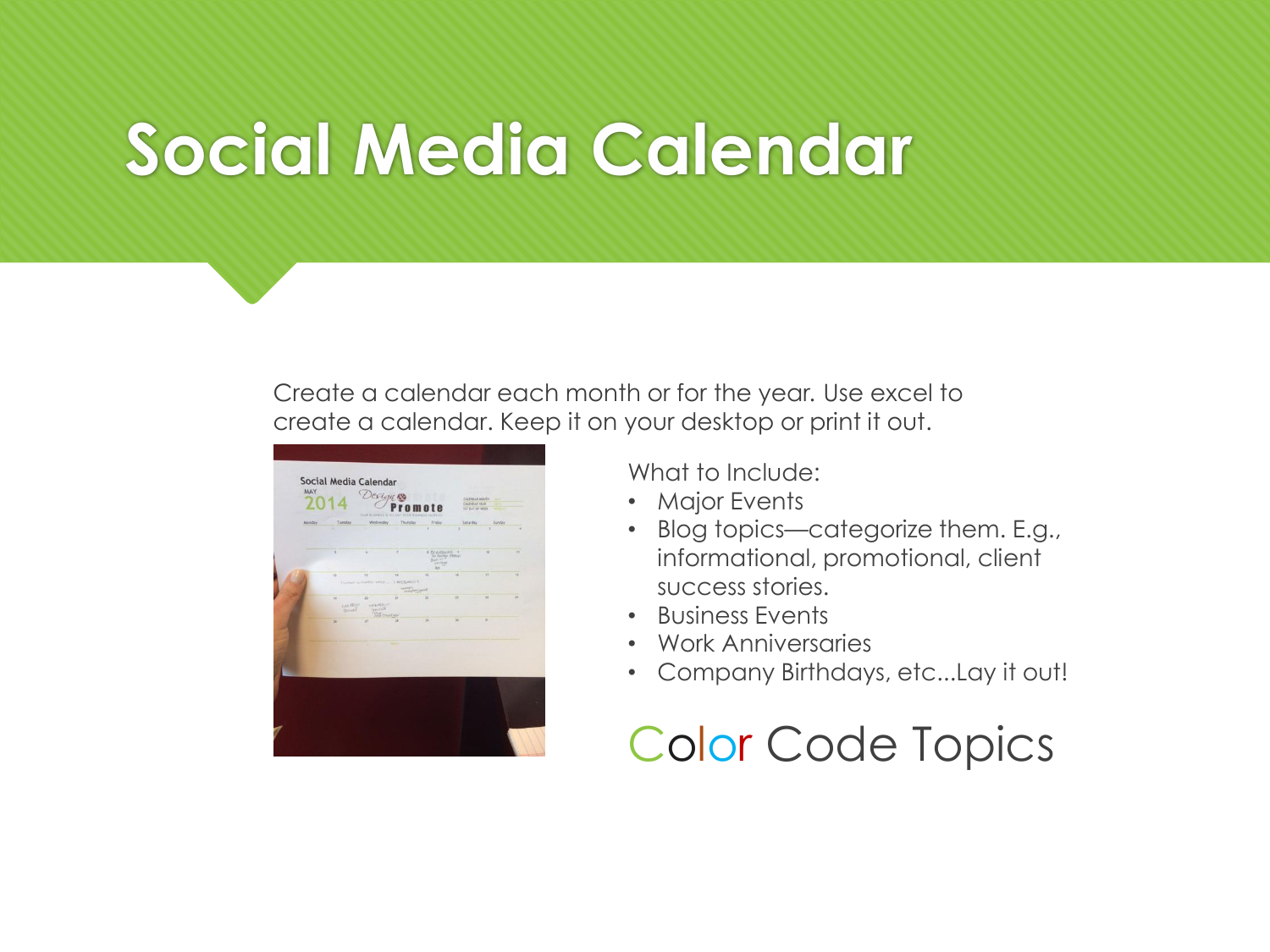#### **Editorial Calendar Sample**

| <b>Blog Calendar</b>                    | Topic/Title | <b>Details</b> | Keywords | Audience | <b>Call To Action</b> | Pictures/Visuals |
|-----------------------------------------|-------------|----------------|----------|----------|-----------------------|------------------|
| <b>MONDAY</b>                           |             |                |          |          |                       |                  |
| Author:<br>Mary                         |             |                |          |          |                       |                  |
| 3-Mar-2014<br>Due Date:                 |             |                |          |          |                       |                  |
| 3-Mar-2014<br>Post:                     |             |                |          |          |                       |                  |
| <b>TUESDAY</b>                          |             |                |          |          |                       |                  |
| Author:<br>Josh                         |             |                |          |          |                       |                  |
| 5-Mar-2014<br>Due Date:                 |             |                |          |          |                       |                  |
| 11-Mar-2014<br>Post:<br>WEDNESDAY       |             |                |          |          |                       |                  |
| Author:<br>Mary                         |             |                |          |          |                       |                  |
| 12-Mar-2014<br>Due Date:                |             |                |          |          |                       |                  |
| 12-Mar-2014<br>Post:                    |             |                |          |          |                       |                  |
| <b>THURSDAY</b>                         |             |                |          |          |                       |                  |
| Author:<br>Josh                         |             |                |          |          |                       |                  |
| 13-Mar-2014<br>Due Date:                |             |                |          |          |                       |                  |
| 13-Mar-2014<br>Post:                    |             |                |          |          |                       |                  |
| <b>FRIDAY</b>                           |             |                |          |          |                       |                  |
| Author:<br>Mary                         |             |                |          |          |                       |                  |
| 21-Mar-2014<br>Due Date:                |             |                |          |          |                       |                  |
| Post:<br>21-Mar-2014<br><b>SATURDAY</b> |             |                |          |          |                       |                  |
| Author:<br>Josh                         |             |                |          |          |                       |                  |
| 26-Mar-2014<br>Due Date:                |             |                |          |          |                       |                  |
| 29-Mar-2014<br>Post:                    |             |                |          |          |                       |                  |
| <b>SUNDAY</b>                           |             |                |          |          |                       |                  |
| Author:<br>Mary                         |             |                |          |          |                       |                  |
| Due Date:<br>27-Mar-2014                |             |                |          |          | Design & Promote      |                  |
| 30-Mar-2014<br>Post:                    |             |                |          |          |                       |                  |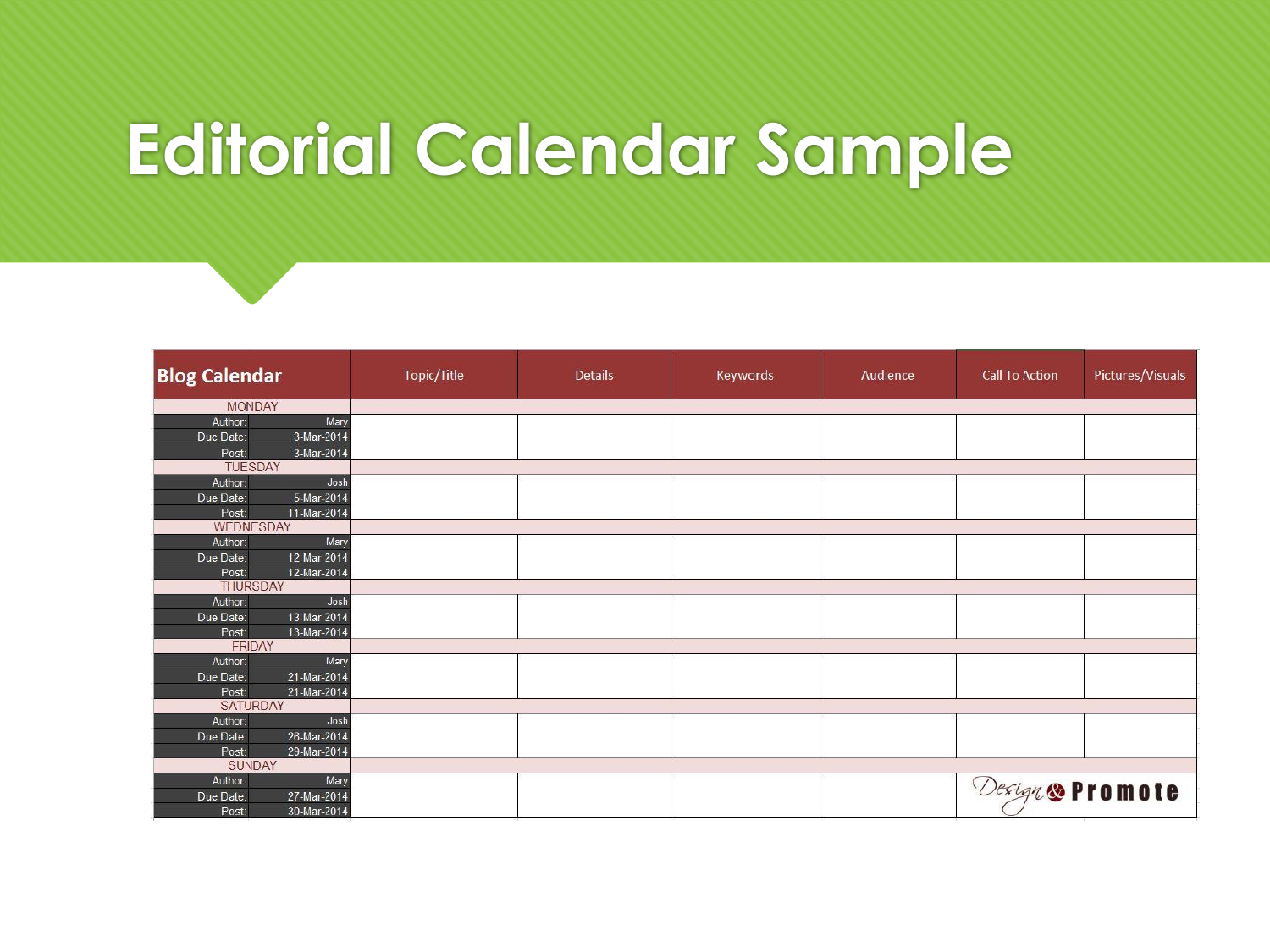#### **What Kind of Content to Include**

- Your Website/blog should be the hub of your marketing channel
- Infographics
- Presentations– Upload onto SlideShare and share out on Facebook
- Curated content from industry sources—provide your own commentary on what's going on in the industry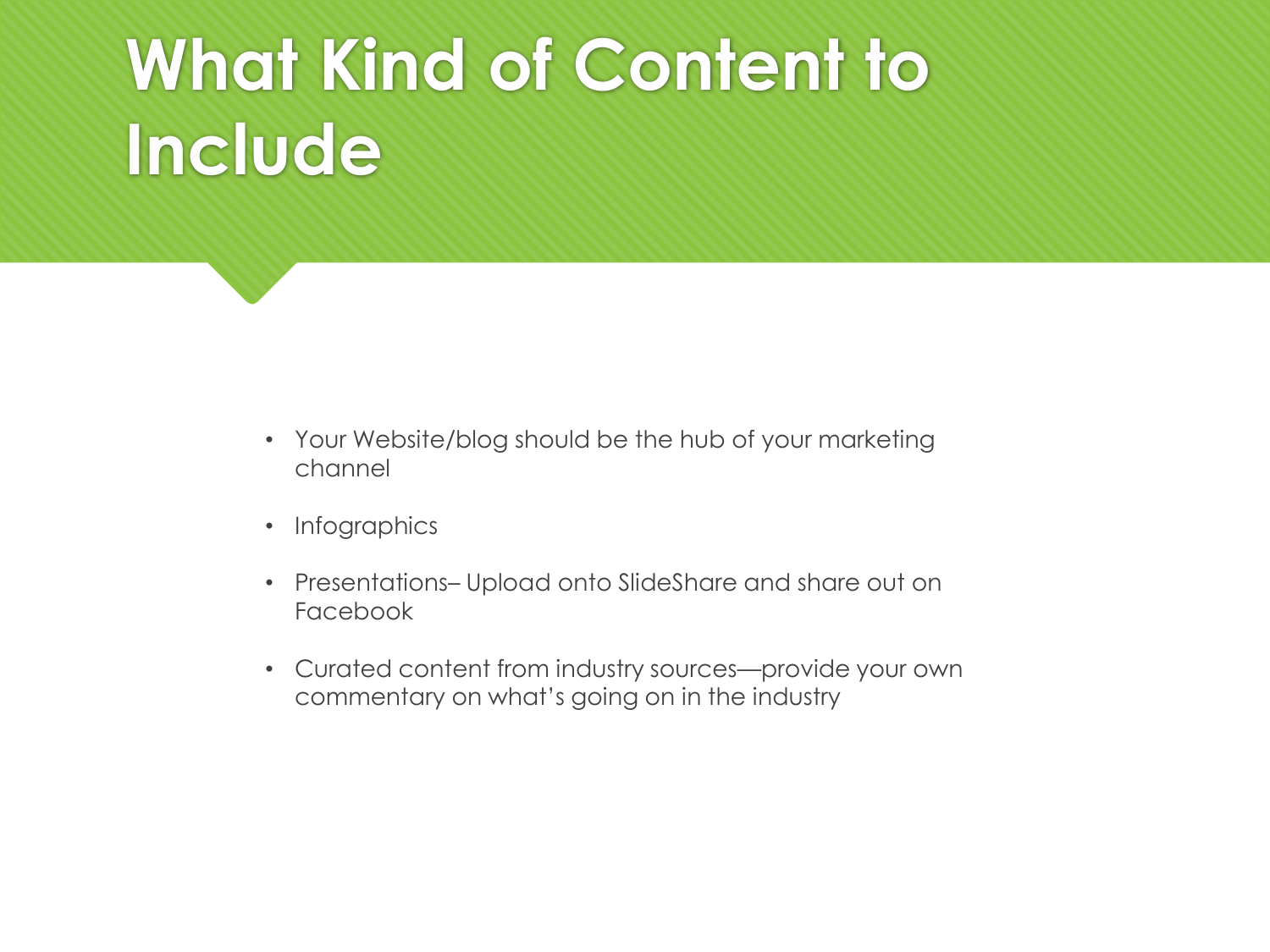#### **How Often and When to Post**

- Posting depends on your business and who your target audience is. If Facebook is your main marketing channel, then you should post at least once a day.
- Get your entire team on board, make page admins and discuss what your goals for social media are.
- Some sources say to post 5 to 10 times a week.<sup>8</sup>
- We find that weekends and after hours get the best response rates.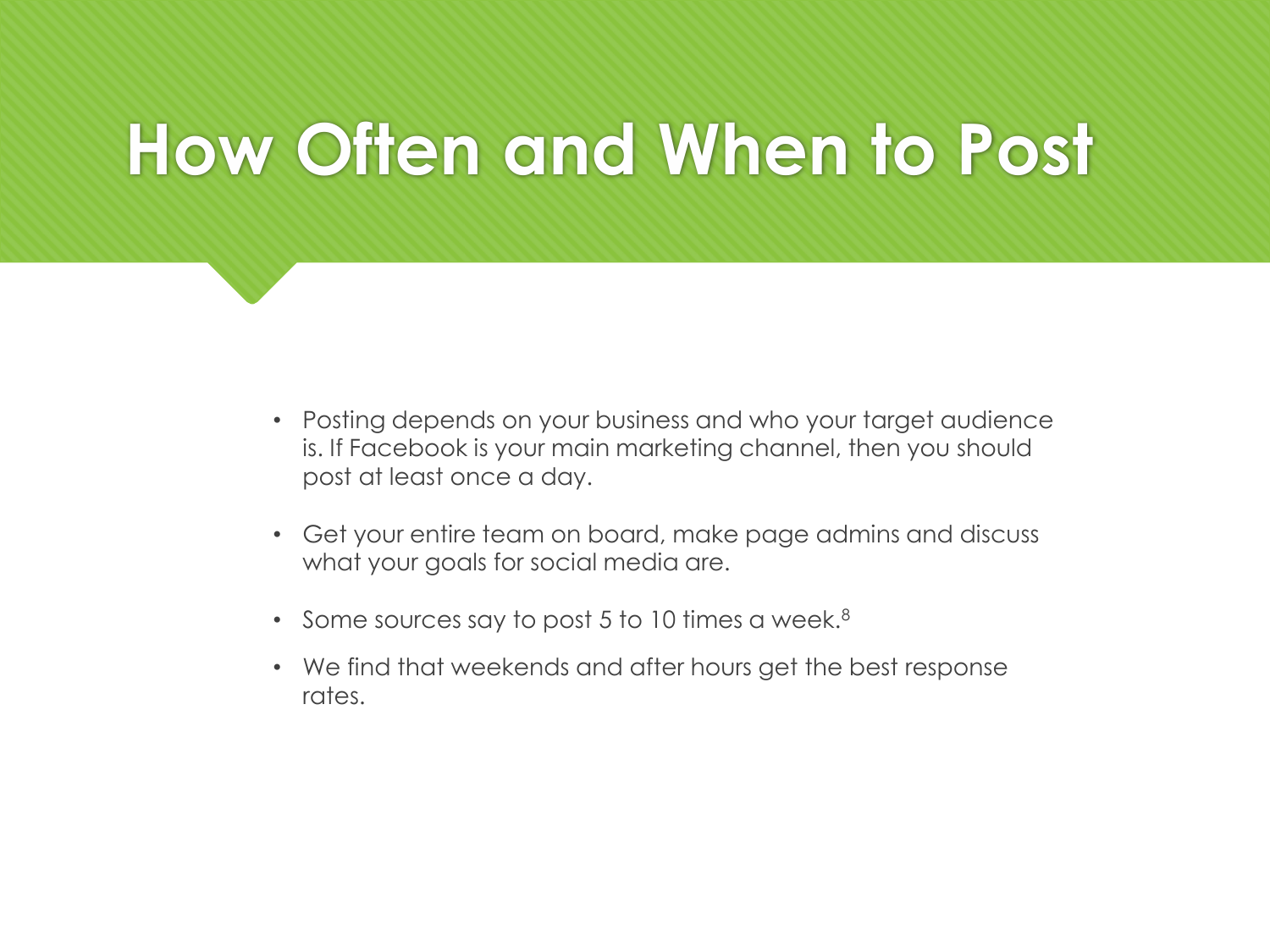#### **Schedule Posts**

| What have yo  |
|---------------|
|               |
| Schedule Post |
| 5/14/2014     |
|               |

Great size for pictures is 800x600.<sup>6</sup>

|               | What have you been up to? |     |  |
|---------------|---------------------------|-----|--|
| Schedule Post |                           |     |  |
|               |                           |     |  |
| 5/14/2014     | Add a Time?               | CDT |  |

 $\blacksquare$ 

Be sure to respond to comments and talk with your followers.

The more engagement you get, the more others will see your post.7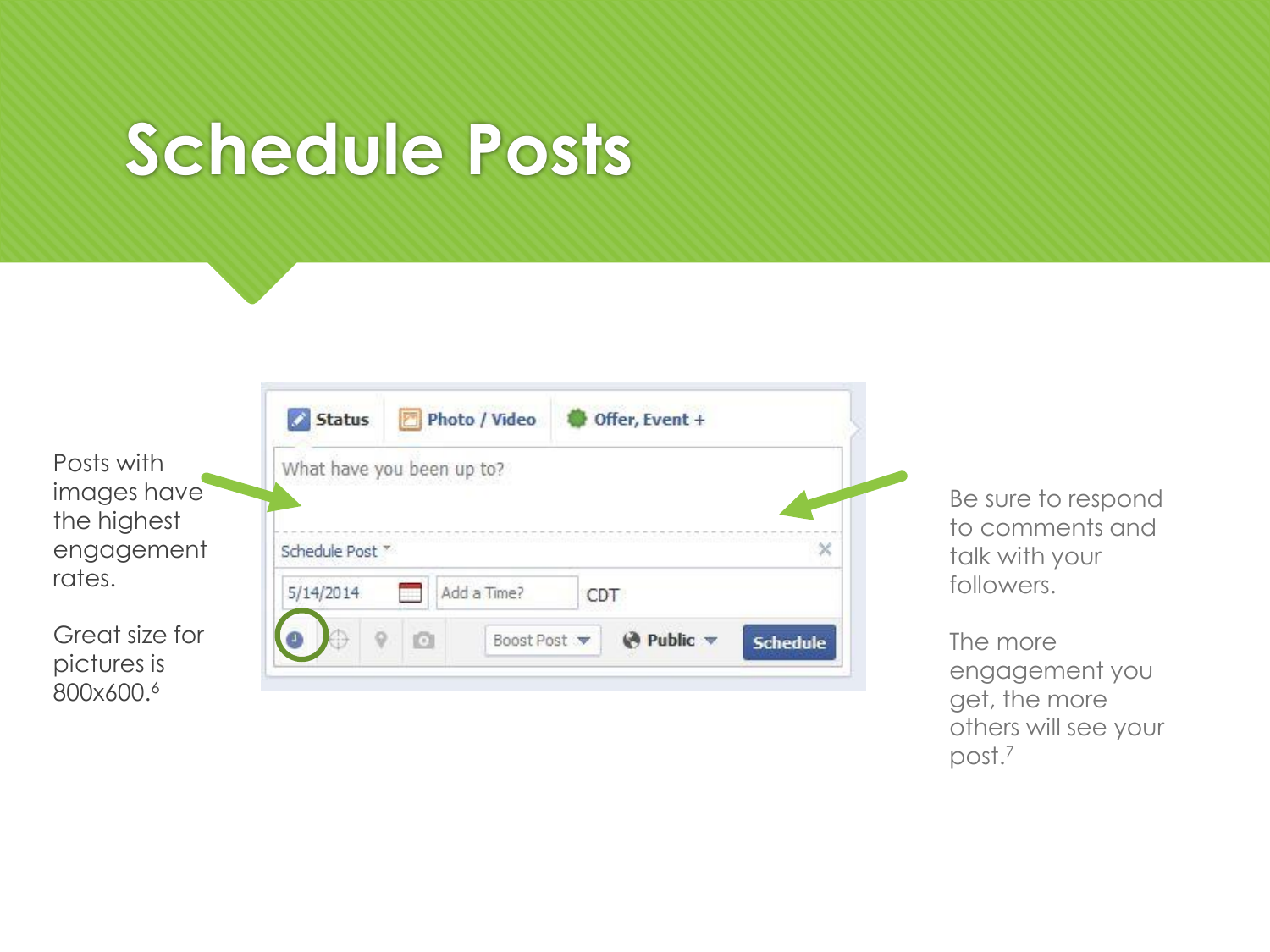## **The Possibilities With Facebook Advertising**

- Social media isn't free. Smart marketers are allocating more of their marketing budgets and time to social media.
- Facebook's targeted audience feature makes it easier to reach the right audience and measure your advertising efforts.

| Photo / Video<br><b>Status</b> | Offer, Event + |
|--------------------------------|----------------|
| <b>Offer</b>                   |                |
| Event<br>31                    |                |
| <b>Milestone</b><br>甲引         |                |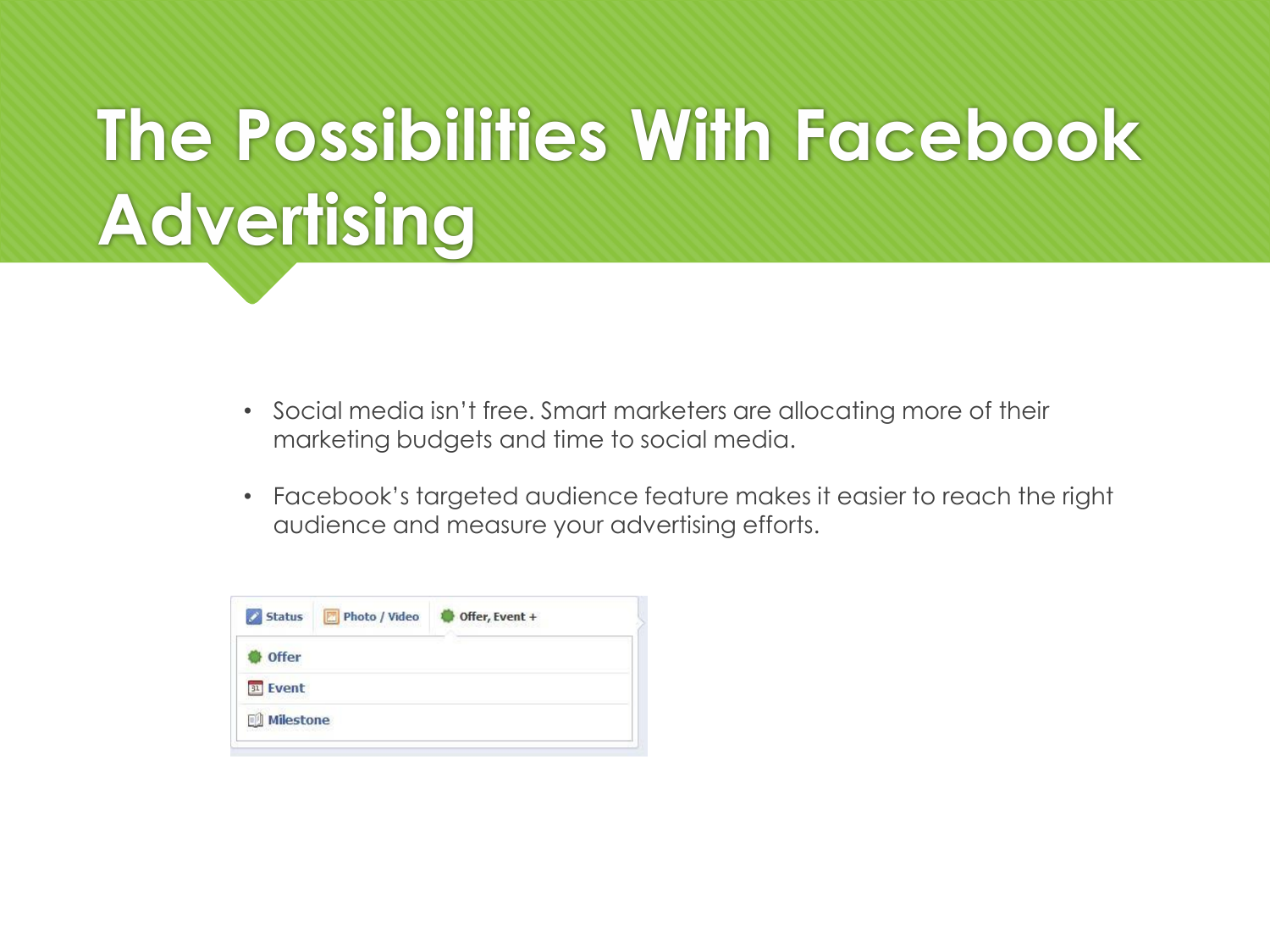#### Create an Offer

| OFFER PREVIEW                                                           | <b>Create Offer</b>                                                                                       |
|-------------------------------------------------------------------------|-----------------------------------------------------------------------------------------------------------|
| A preview will also be sent to sweetie2691@yahoo.com.                   | Title                                                                                                     |
| Design And Promote posted an offer<br>Destan<br>Promoto<br>Yesterday (♪ | 25% off                                                                                                   |
|                                                                         | Description                                                                                               |
| Take 25% off your total purchase!                                       | Take 25% off your total purchase!                                                                         |
| don't just advertise,                                                   | Image<br>r<br>Upload or select an image for your offer                                                    |
| $Q+$ in $\Gamma$                                                        | low To Use Your Website A<br><b>NUMBER</b><br>A Lead Gener<br>$\mathbf{r}$<br><b>Upload Image</b>         |
| 25% off<br>Get Offer<br>Expires 6/13/2014                               | BW2014<br><b>Expiration Date</b><br><b>Claims Limit</b><br>· No Limit<br><b>CP</b><br>6/13/2014<br>10,000 |
| Like - Comment - Share                                                  | <b>Choose Audience</b>                                                                                    |
|                                                                         | Location                                                                                                  |
|                                                                         | Naperville, IL X                                                                                          |
|                                                                         | See More Audience Options                                                                                 |
|                                                                         | <b>Boost Your Offer</b>                                                                                   |
|                                                                         | Not Now<br>\$7<br>\$26<br>\$39<br>\$52<br>Other                                                           |
|                                                                         | <b>EST, REACH</b><br>1,000 - 3,000 people                                                                 |
|                                                                         | More Options<br>$\mathcal{N}$                                                                             |

 $\times$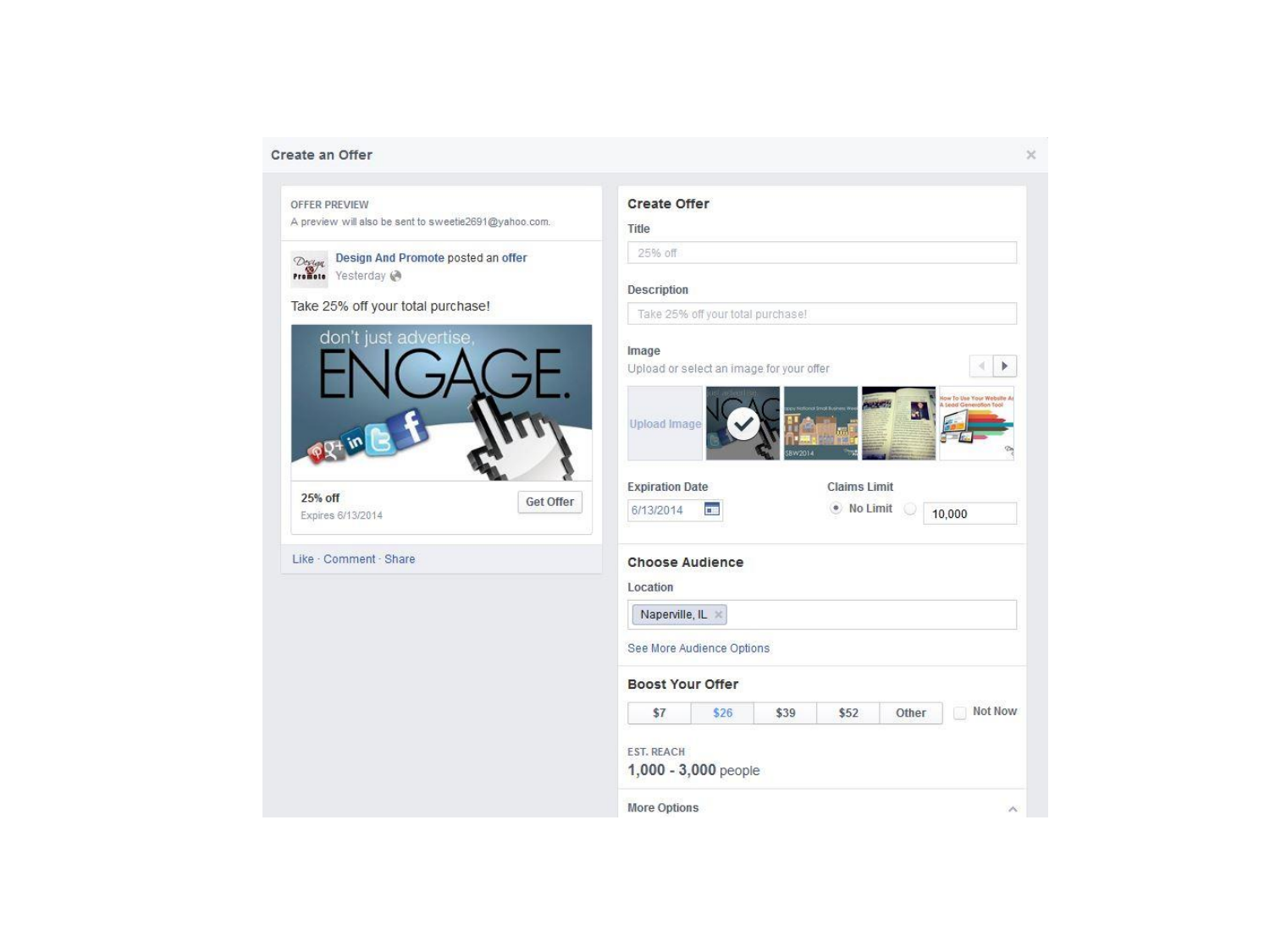### **Engaging With Your Followers**



Meet Our Staff **Photos** 

Cupcake



Sprinkles Cupcakes Chicago

 $\lambda^{\circ}$ 

March 31

Real-time Marketing Facebook Albums

 $25 \nabla$  2

Like Comment Share

**Design And Promote** Posted by Bruce Jones [?] · March 17 @

Exhibitor 2014 Show (16 photos) Photos from the Exhibitor Magazine #exhibitor 2014 Show in Las Vegas - at Mandalay Bay Convention Center, Las Vegas.



Spread pictures out 3-4 at a time.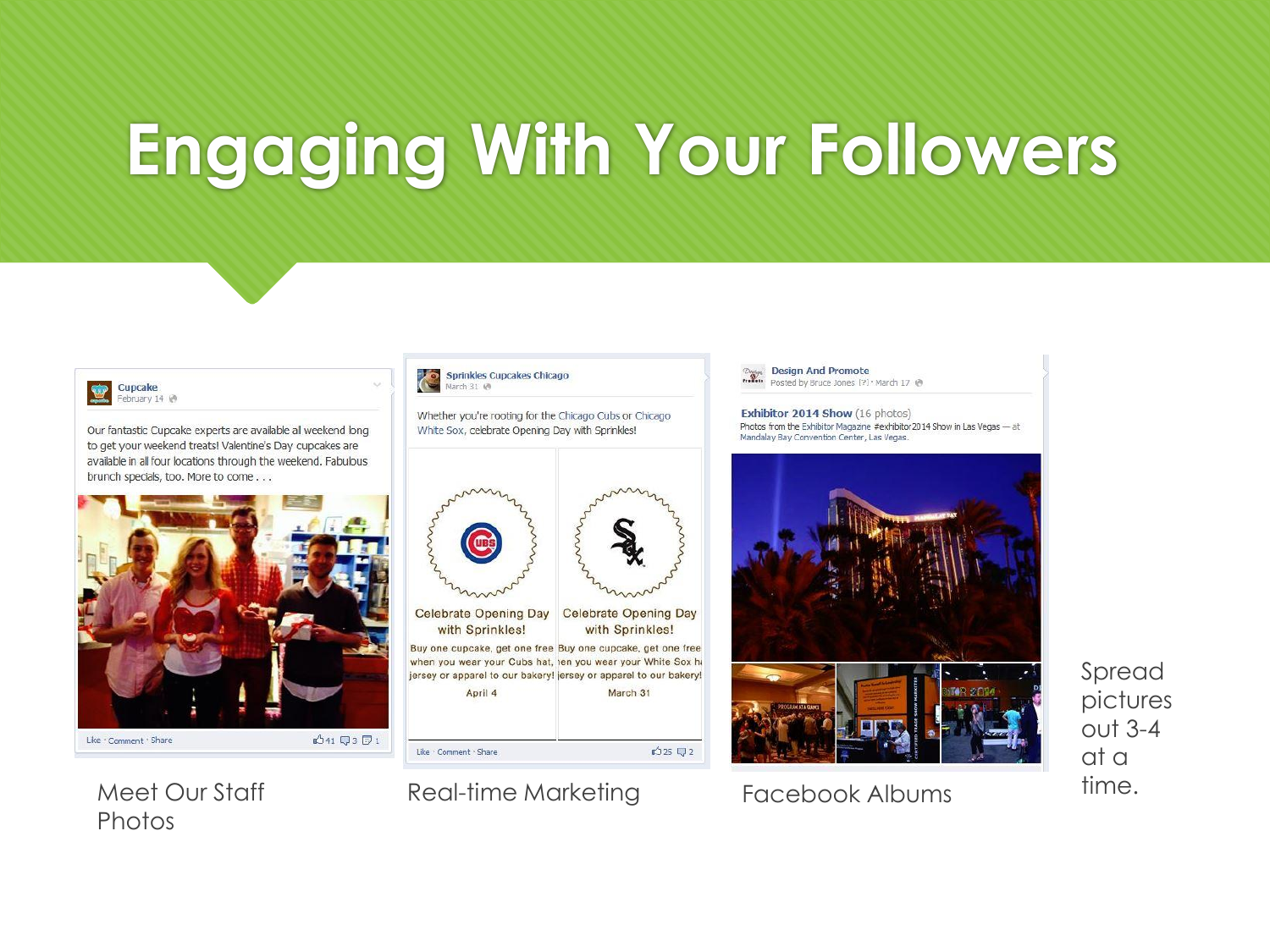#### **Be Mobile Friendly**

- Mobiles are great for capturing visuals on the go.
- Snap a photo while you're on the go. Tag clients and check-in to Facebook places.
- 70% of your fans will be seeing your posts from a mobile.<sup>6</sup>

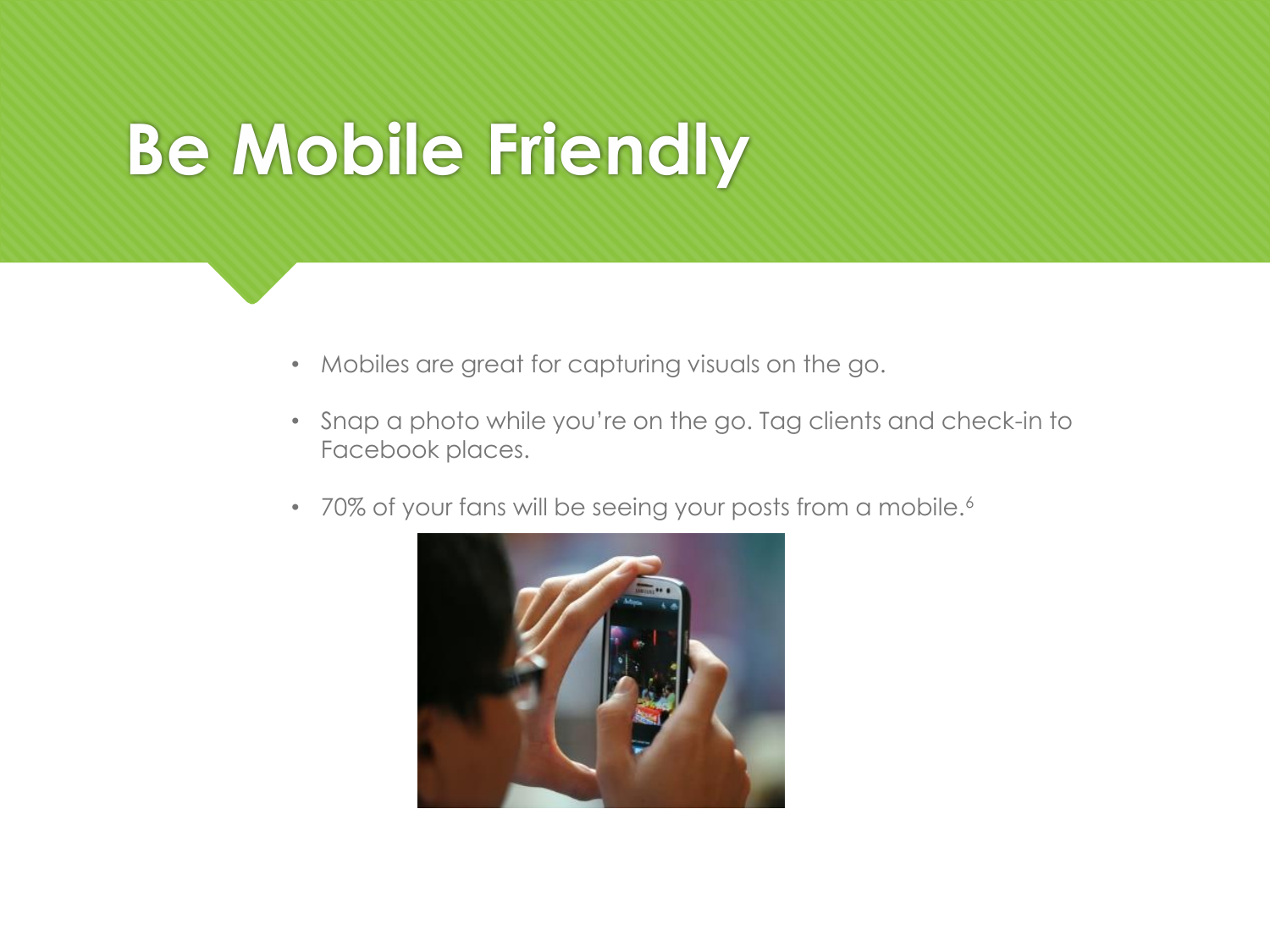#### **Resources**

- 1. [http://www.bloggingprweb.com/content-marketing-keep](http://www.bloggingprweb.com/content-marketing-keep-em-coming-back-for-more)em-coming-back-for-more
- 2. [http://www.webbyawards.com/socialmediareport/webbya](http://www.webbyawards.com/socialmediareport/webbyawards-socialmediareport.pdf) wards-socialmediareport.pdf
- 3. Walter, Ekaterina and Jessica Gioglio (2014) *The Power of Visual Storytelling*: *How to Use Visuals, Videos, and Social Media to Market Your Brand.* New York, NY: McGraw-Hill
- 4. [https://www.facebook.com/business/goals/drive-in-store](https://www.facebook.com/business/goals/drive-in-store-sales)sales
- 5. [http://www.toprankblog.com/2013/04/real-time-marketing](http://www.toprankblog.com/2013/04/real-time-marketing-smarts/)smarts/
- 6. <http://m.entrepreneur.com/article/227590>
- 7. <https://www.facebook.com/business/products/ads#offers>
- 8. <http://blog.bufferapp.com/social-media-frequency-guide>